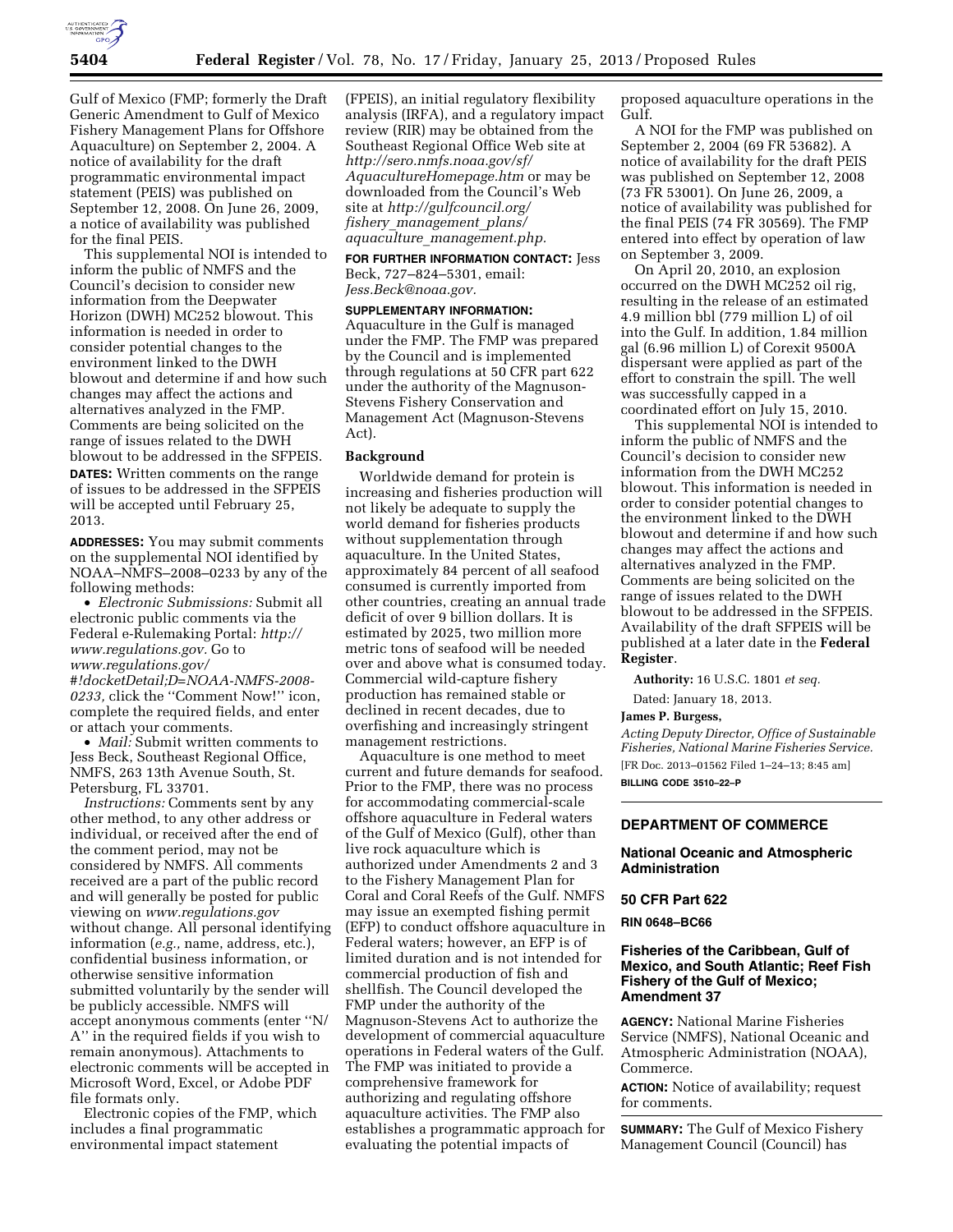submitted Amendment 37 to the Fishery Management Plan for the Reef Fish Resources of the Gulf of Mexico (FMP) for review, approval, and implementation by NMFS. Amendment 37 proposes to modify the gray triggerfish rebuilding plan; revise the commercial and recreational sector's annual catch limits (ACLs) and annual catch targets (ACTs) for gray triggerfish; revise the recreational sector accountability measures (AMs) for gray triggerfish; revise the gray triggerfish recreational bag limit; establish a commercial trip limit for gray triggerfish; and establish a fixed closed season for the gray triggerfish commercial and recreational sectors. The intent of Amendment 37 is to end overfishing of gray triggerfish and help achieve optimum yield (OY) for the gray triggerfish resource in accordance with the requirements of the Magnuson-Stevens Fishery Conservation and Management Act (Magnuson-Stevens Act).

**DATES:** Written comments must be received on or before March 26, 2013. **ADDRESSES:** You may submit comments on this document, identified by ''NOAA–NMFS–2012–0199'', by any of the following methods:

• *Electronic Submission:* Submit all electronic public comments via the Federal e-Rulemaking Portal. Go to *[www.regulations.gov/](http://www.regulations.gov/#!docketDetail;D=NOAA-NMFS-2012-0199) [#!docketDetail;D=NOAA-NMFS-2012-](http://www.regulations.gov/#!docketDetail;D=NOAA-NMFS-2012-0199) [0199,](http://www.regulations.gov/#!docketDetail;D=NOAA-NMFS-2012-0199)* click the ''Comment Now!'' icon, complete the required fields, and enter or attach your comments.

• *Mail:* Submit written comments to Rich Malinowski, Southeast Regional Office, NMFS, 263 13th Avenue South, St. Petersburg, FL 33701.

*Instructions:* Comments sent by any other method, to any other address or individual, or received after the end of the comment period, may not be considered by NMFS. All comments received are a part of the public record and will generally be posted for public viewing on *[www.regulations.gov](http://www.regulations.gov)*  without change. All personal identifying information (*e.g.,* name, address, etc.), confidential business information, or otherwise sensitive information submitted voluntarily by the sender will be publicly accessible. NMFS will accept anonymous comments (enter ''N/ A'' in the required fields if you wish to remain anonymous). Attachments to electronic comments will be accepted in Microsoft Word, Excel, or Adobe PDF file formats only.

Electronic copies of the amendment may be obtained from the Southeast Regional Office Web site at *[http://](http://sero.nmfs.noaa.gov) [sero.nmfs.noaa.gov.](http://sero.nmfs.noaa.gov)* 

**FOR FURTHER INFORMATION CONTACT:** Rich Malinowski, Southeast Regional Office, NMFS, telephone 727–824–5305; email: *[rich.malinowski@noaa.gov.](mailto:rich.malinowski@noaa.gov)* 

**SUPPLEMENTARY INFORMATION:** The reef fish fishery of the Gulf of Mexico (Gulf) is managed under the FMP. The FMP was prepared by the Council and is implemented through regulations at 50 CFR part 622 under the authority of the Magnuson-Stevens Act. The Magnuson-Stevens Act also requires that NMFS, upon receiving a plan or amendment, publish an announcement in the **Federal Register** notifying the public that the plan or amendment is available for review and comment. All gray triggerfish weights discussed in this proposed rule are in round weight.

## **Background**

The Magnuson-Stevens Act requires NMFS and regional fishery management councils to prevent overfishing and achieve, on a continuing basis, the OY from federally managed fish stocks. These mandates are intended to ensure fishery resources are managed for the greatest overall benefit to the nation, particularly with respect to providing food production and recreational opportunities, and protecting marine ecosystems. To further this goal, the Magnuson-Stevens Act requires fishery managers to specify their strategy to rebuild overfished stocks to a sustainable level within a certain time frame, to minimize bycatch and bycatch mortality to the extent practicable, and to establish AMs for a stock to ensure ACLs are not exceeded. Amendment 37 addresses these issues for gray triggerfish.

### *Status of the Gray Triggerfish Stock*

The last Southeast Data, Assessment, and Review (SEDAR) benchmark stock assessment for gray triggerfish was completed in 2006 (SEDAR 9). SEDAR 9 indicated that the gray triggerfish stock was both overfished and possibly undergoing overfishing. Subsequently, Amendment 30A to the FMP established a gray triggerfish rebuilding plan beginning in the 2008 fishing year (73 FR 38139, July 3, 2008). In 2011, a SEDAR update stock assessment for gray triggerfish determined that the gray triggerfish stock was still overfished and was additionally undergoing overfishing. The 2011 update assessment indicated the 2008 gray triggerfish rebuilding plan had not made adequate progress toward ending overfishing and rebuilding the stock. NMFS informed the Council of this determination in a letter dated March 13, 2012. NMFS also requested that the Council work to end overfishing of gray

triggerfish immediately and to revise the gray triggerfish stock rebuilding plan.

As a way to more quickly implement measures to end overfishing and rebuild the stock, the Council requested and NMFS implemented a temporary rule to reduce the gray triggerfish commercial and recreational ACLs and ACTs (77 FR 28308, May 14, 2012). The temporary rule also established an in-season AM for the gray triggerfish recreational sector to be more consistent with the commercial sector AMs and provide for an additional level of protection to ensure that the recreational ACL is not exceeded and that the risk of overfishing is reduced. These interim measures were then extended through May 15, 2013, to ensure that the more permanent measures being developed through Amendment 37 could be implemented without a lapse in these more protective management measures (77 FR 67303, November 9, 2012).

# **Actions Contained in Amendment 37**

Amendment 37 proposes to modify the gray triggerfish rebuilding plan, revise the commercial and recreational sector's ACLs and ACTs for gray triggerfish (the commercial ACT is expressed as the commercial quota in the regulatory text), revise the recreational sector AMs for gray triggerfish, revise the gray triggerfish recreational bag limit, establish a commercial trip limit for gray triggerfish, and establish a fixed closed season for the gray triggerfish commercial and recreational sectors.

## *Modifications to the Gray Triggerfish Rebuilding Plan*

Amendment 37 would revise the rebuilding plan for gray triggerfish. The gray triggerfish stock is currently in the 5th year of a rebuilding plan that began in 2008. Amendment 37 would modify the rebuilding plan in response to the results from the 2011 SEDAR 9 Update and the Council's subsequent Scientific and Statistical Committee (SSC) review and recommendations for the gray triggerfish allowable biological catch (ABC). The modified rebuilding plan would be based on a constant fishing mortality rate that does not exceed the fishing mortality rate at OY.

## *ACLs and ACTs*

Amendment 37 would revise the ACLs for the gray triggerfish commercial and recreational sectors. Amendment 37 would also revise the ACTs (commercial ACT expressed as a quota in the regulatory text) for both sectors.

The Council's SSC reviewed the gray triggerfish 2011 SEDAR 9 Update. The SSC recommended that the ABC for gray